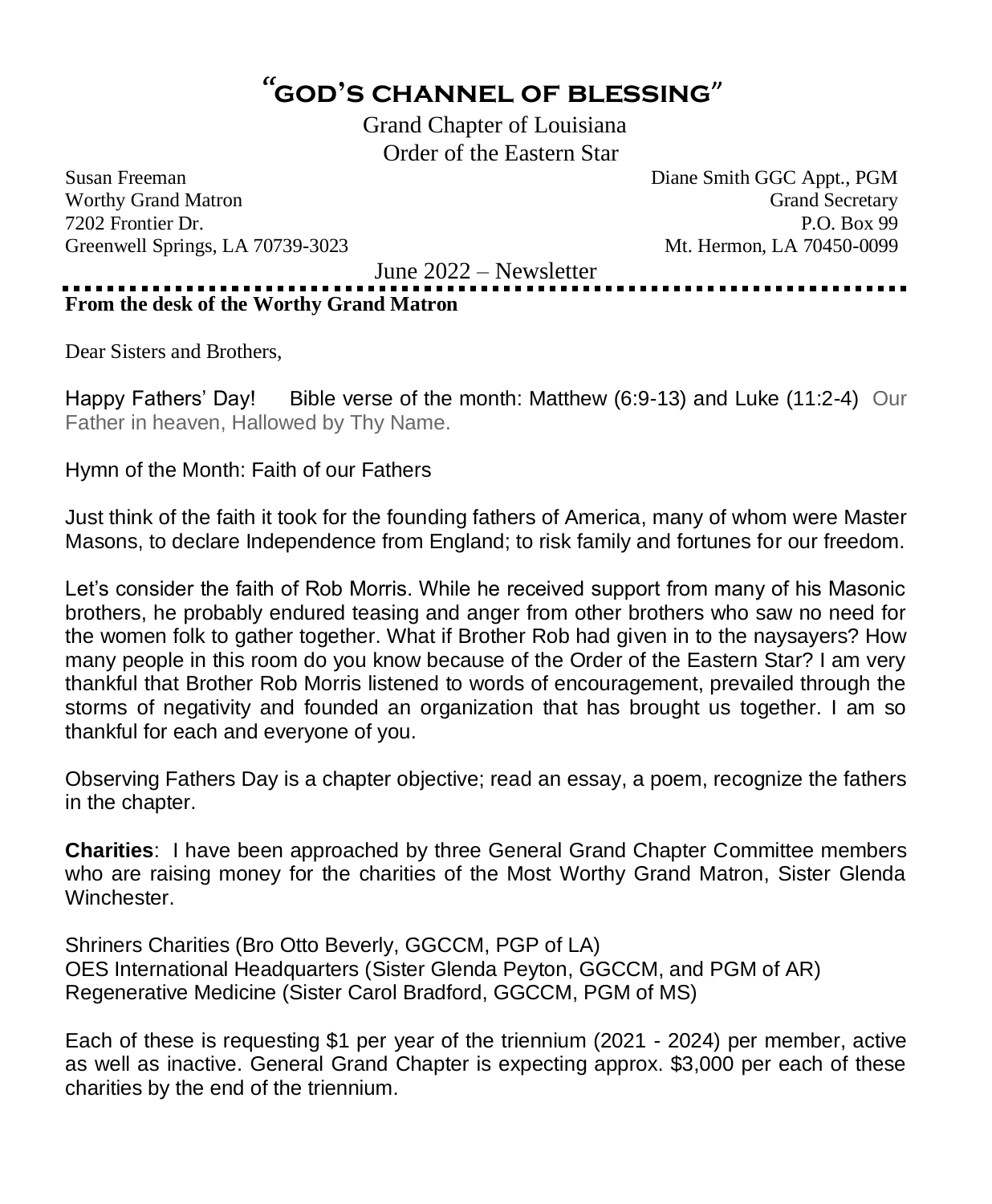The charities I am promoting within Louisiana are: Disaster Relief, Fraternal Assistance, Clinton Ardis Mills Scholarship, ESTARL and Service Dogs.

Hang on, I have a plan.

Let's give \$5 per quarter as follows:

| Apr, May, June Qtr:   | \$5 | Disaster Relief & Fraternal Assistance              |
|-----------------------|-----|-----------------------------------------------------|
| July, Aug, Sept, Qtr: | \$5 | <b>ESTARL &amp; Clinton Ardis Mills Scholarship</b> |
| Oct, Nov, Dec Qtr:    | \$5 | Regenerative Medicine and Service Dogs              |
| Jan, Feb, March Qtr:  | \$5 | <b>Shriners Charities, OES Headquarters</b>         |

**Information Study for April, May, June**: exemplify Introductions:

- 1. General Grand Chapter Officer
- 2. General Grand Chapter Ambassador and Committee Members
- 3. Conductresses turning from the East to return to positions west of Esther

Something wonderful is happening in July. Past Grand Matrons Sister Joy Beth Williams and Sister Rovenia McDonald have planned a wonderful event for us. It is the first ArkLaMiss Exchange (AKLAMS) to be held at Kees Park in Pineville, LA. It is going to be such fun: games, food, fellowship; another opportunity to invite inactive members and nonmembers. Having at least one member attend is a requirement for the chapter objectives. It is **Saturday, July 16, 10am to 2pm;** lunch is \$15 for adults & \$10 for children. The building is air conditioned with a pavilion and a park outside. Something for everyone. Bring a friend and make a wonderful memory. *Please make checks payable to: AKLAMS Friendship Fun Day.* (This was omitted on Registration Form).

Happy Birthday William D. White Chapter No. 141! The Worthy Grand Patron & I attended the celebration of the 100<sup>th</sup> birthday for William D. White. Keep up the good work.

I want to thank the chapters which have honored members of God's Channel of Blessing Grand Family. They felt so special being the center of attention. Thank you for involving their family and friends in the celebration. That is what I wanted. Thank you for the wonderful memory you gave them.

Sister Karen Mitchell (Grand Marshal) and Brother Arthur Roberts (Grand Warder) were honored by Esther #26 in Leesville;

Sister Evelyn Marquez (Grand Ruth) was honored by Lakeshore Chapter #59.

District 9: thank you for hosting the first Official Visit of the God's Channel of Blessing Grand Family. Jeff and I appreciate the support you have given to us since we were initiated.

You may have questioned the reason for the District Deputy Grand Matron's visits to chapters and the Schools of Instruction. I too have given this some thought. These events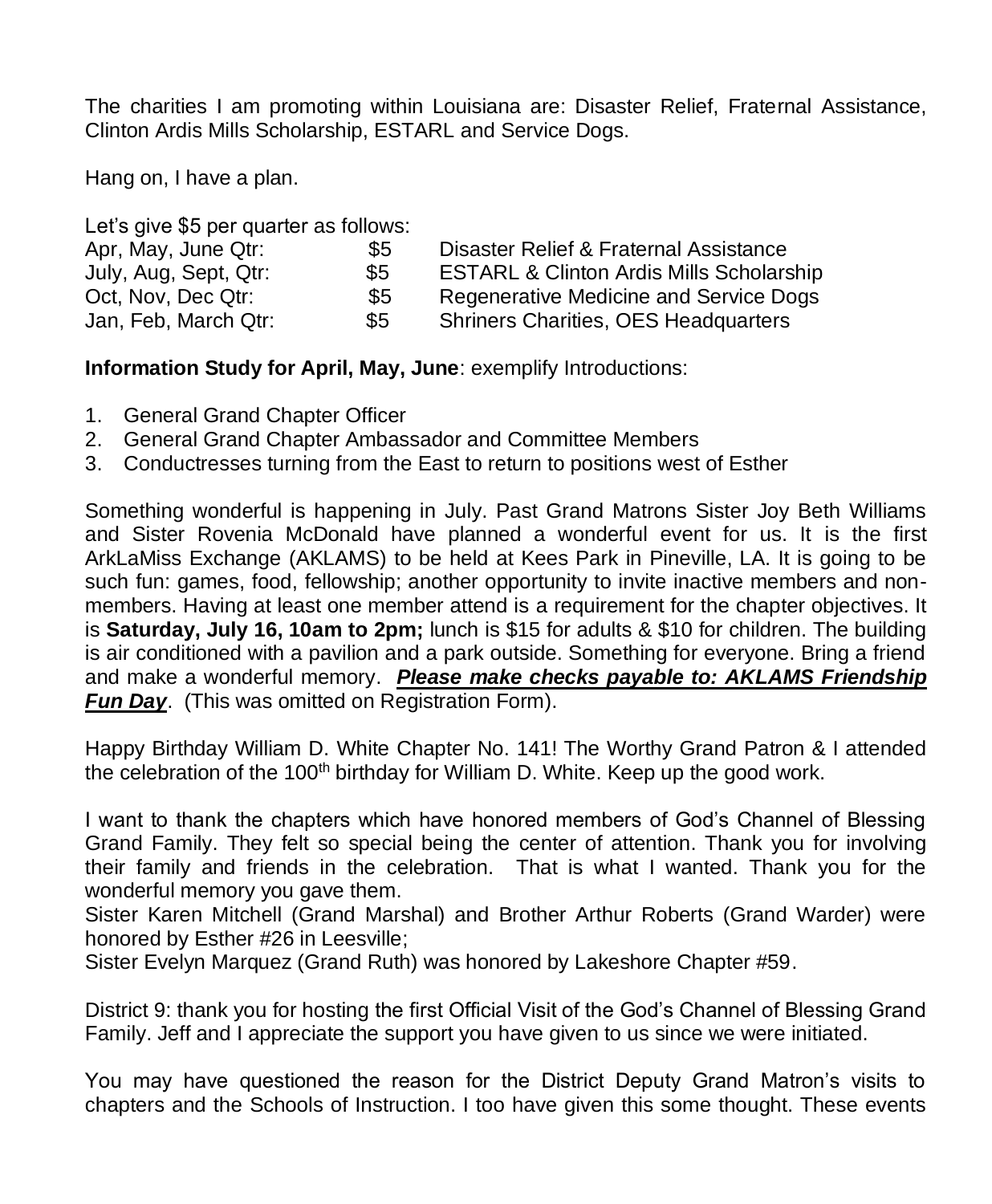emphasize teamwork; planning, practicing the ritualistic work. These events remind us that each of us is needed, each of us is important. As the number present increases, so do the number of smiles, laughs, conversations. Contact your inactive members to remind them of the wonderful times from days gone by, encourage them to return to chapter because they are more than needed, they are wanted.

# **Future Events**

## **June**

- 4 & 5 Rainbow Grand Assembly: Kenner Airport Hilton
- 9 12 Georgia Grand Chapter
- 20 22 South Carolina Grand Chapter
- 25: District 14 Official Visit Terrebonne Fellowship Lodge #481 1309 Bayou Gardens Blvd., Houma – 1:00 PM Refreshments – 2:00 PM Meeting
- 26: District 13 Official Visit Pearl River Lodge #456 64468 Hwy, 41 N, Pearl River 1:00 PM Refreshments – 2:00 Meeting

# **July**

- 16 ArkLaMiss Exchange in Pineville
- 23: District 11 Official Visit
- 24: District 12 Official Visit

# **Augus**t

- 5 7 Amaranth Grand Court
- 10 13: Texas Grand Chapter, Beaumont, TX
- 20: District 3 Official Visit
- 21: District 5 Official Visit
- 27: Little Red School House, Pickens , MS

# **Birthdays**

## **June**

- 10: Dr Martha Jo Schexneider, Associate Grand Conductress
- 15: Sister Mary Berthelot, Grand Adah
- 19: Father's Day

# **July**

- 1: Sister Jean Smith, PGM
- 2: Sister Becky Dobbins, Grand Esther
- 4: Sister Diane Smith: GGCCM, PGM, Grand Secretary
- 6: Sister Susan Rabb-Williams, Associate Grand Matron
- 10: Brother Gerald Houston, PGP
- 14: Brother Eldon Howell, PGP
- 24: Brother James Marze, Grand Sentinel
- 25: Sister Rovenia McDonald: PGM
- 28: Brother Otto Beverly, GGCCM, PGP
- 30: Sister Juanita Wilkinson, PGM
- 31: Sister Donna Nelken-Baker, Grand Conductress